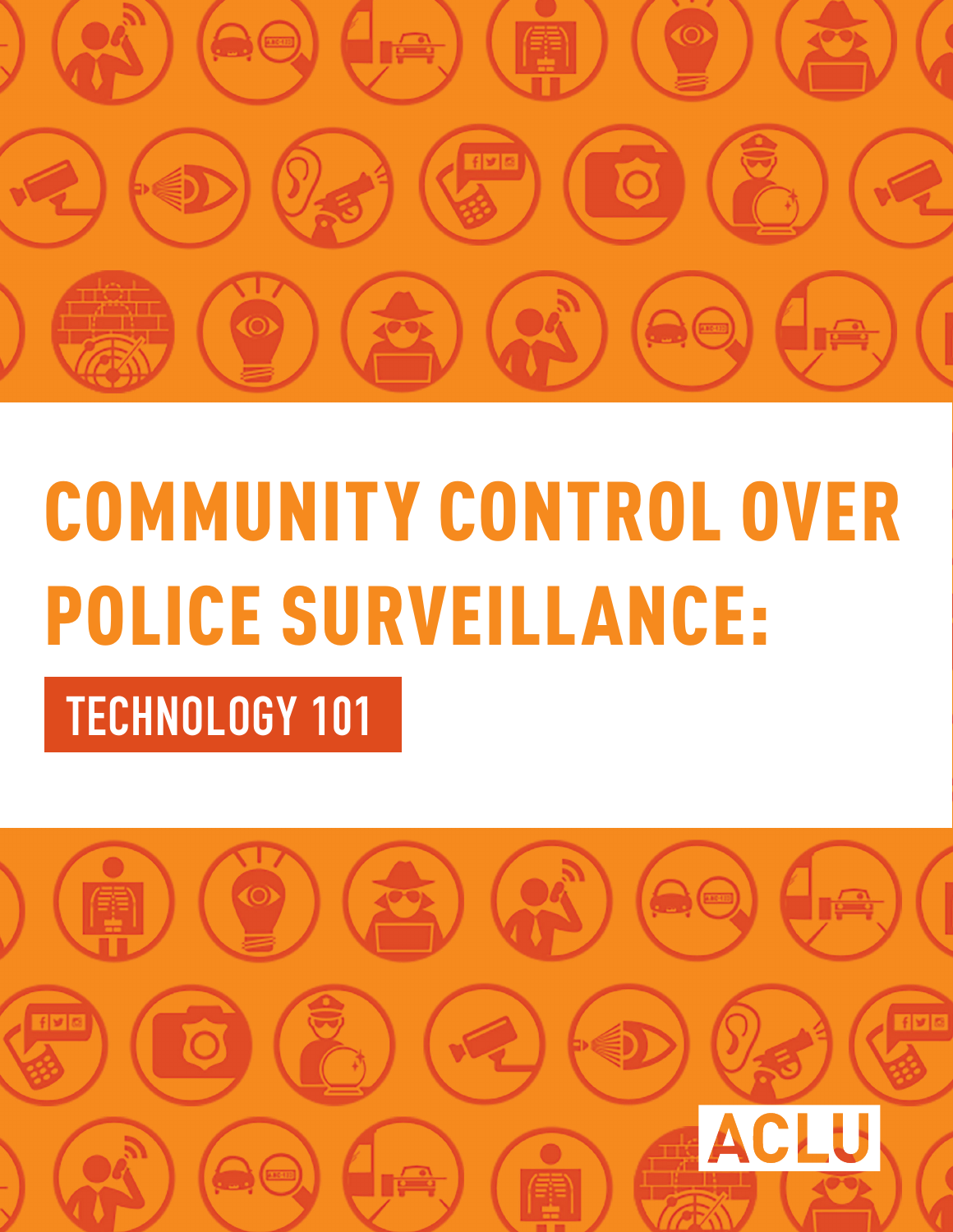# TECHNOLOGY 101

The proliferation in local police departments' use of surveillance technology, which in most places has occurred without any community input or control, presents significant threats to civil rights and civil liberties that disproportionately impact communities of color and low-income communities. The nationwide "Community Control Over Police Surveillance" effort is looking to change that through legislation mandating that local communities are given a meaningful opportunity to review and participate in all decisions about if and how surveillance technologies are acquired and used locally.

Here is a list of costly and invasive surveillance technologies that might be recording you, your family, and your neighbors right now.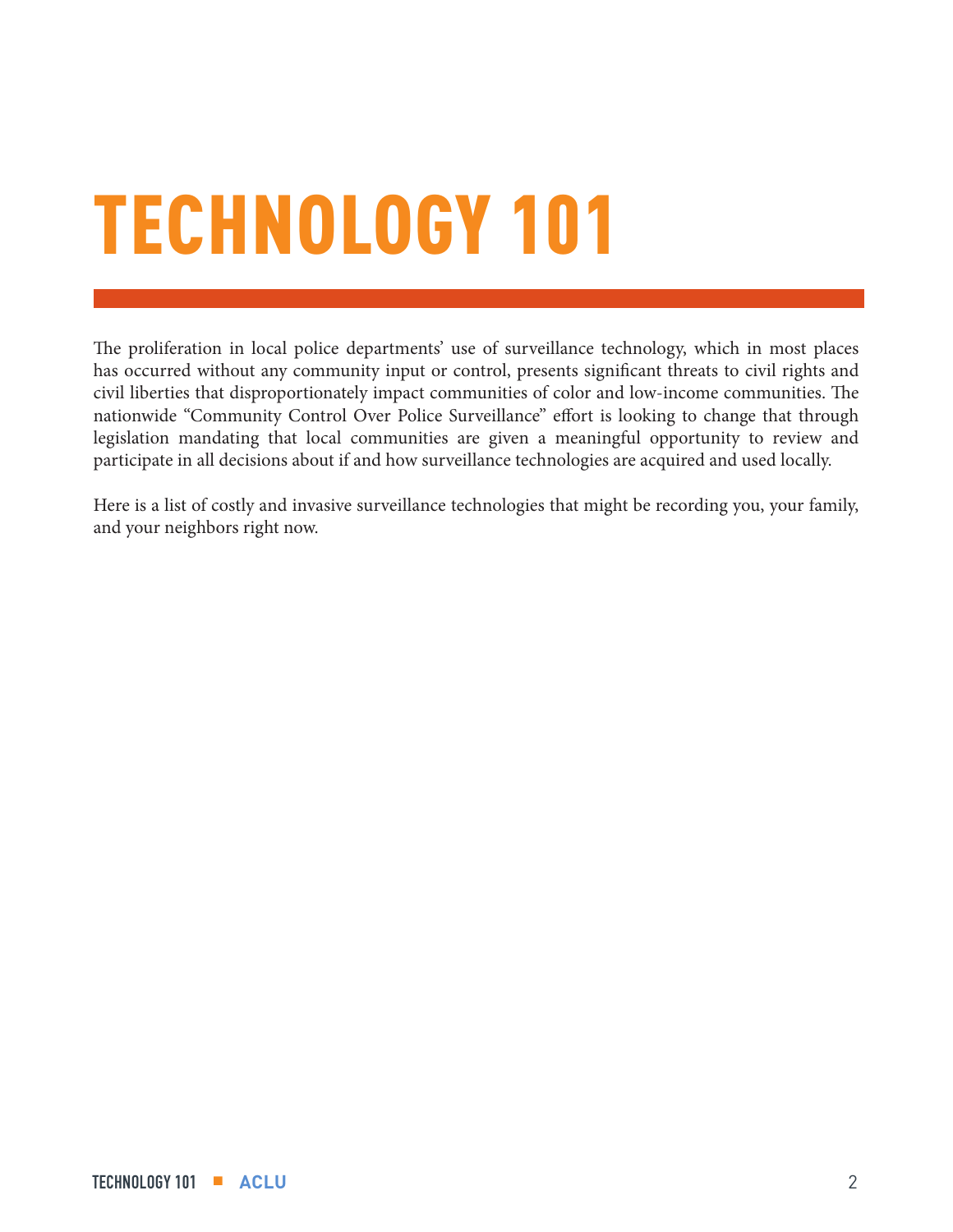# STINGRAYS

Also known as cell-site simulators or international mobile subscriber identity (IMSI) catchers, the device mimics a cell phone communications tower, causing your cell phone to communicate with it. This communications link gives the Stingray the ability to track your location and intercept data from your phone, including voice and typed communications. These devices can disrupt your regular phone service, including making 911 calls.



**ABC-123**

**ABC-123**

The Hailstorm, the latest version of the Stingray, sells for \$169,602 per unit. Operational costs are additional and significant.

Whenever a Stingray is used to locate a phone, it also collects information about hundreds or thousands of other phones and their users. The technology is often used without a warrant, and judges are often kept in the dark about its capabilities and limitations. It is very difficult to detect when Stingrays are being used and to ensure they are not being deployed in a discriminatory manner.

#### AUTOMATIC LICENSE PLATE READERS **(ALPR)**

Mobile or fixed-location cameras that are used to take photographs of license plates, digitize them, and then store, process, and search captured data in real time or over the course of months or even years.

The data collected by ALPRs is often retained by police departments for considerable periods of time. This allows the government to **track where people travel** in their cars, including what doctors they go to, what political or religious meetings they attend, and where they sleep at night. Some private companies provide ALPRs to the police free of charge in return for access to the data they collect and the ability to collect fees from private citizens later, such as a vehicle owner they identify as owing outstanding court fees.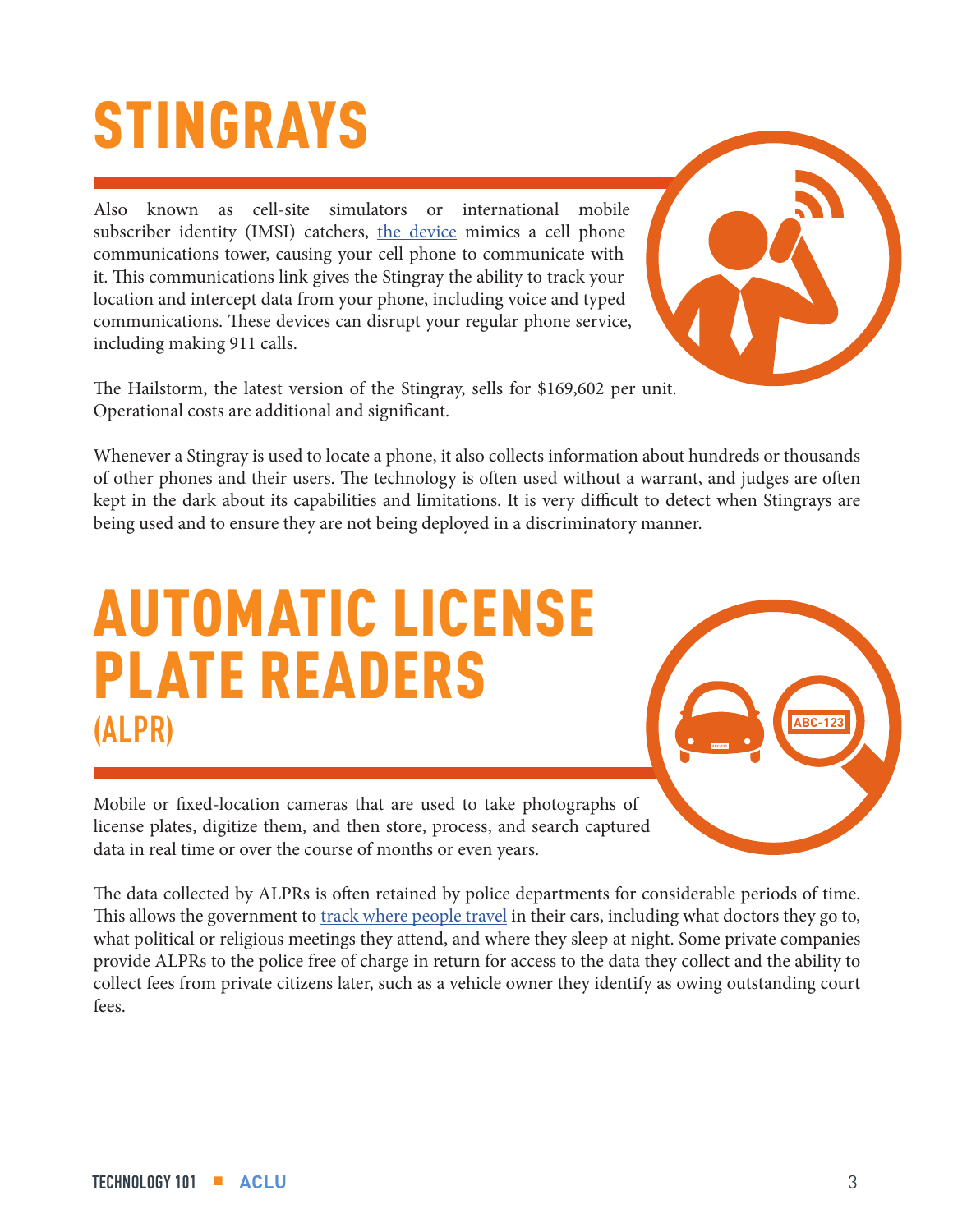## ELECTRONIC TOLL READERS OR E-ZPASS PLATE READERS

Electronic toll readers, such as E-ZPass, use radio-frequency identification (RFID) to allow for the collection of tolls using a transponder placed inside a car. They also allow for monitoring of traffic patterns. Although the devices are sold as toll-payment devices, they are frequently used for non-toll purposes without the badge holder's knowledge or permission.

The data captured by electronic toll readers can be stored for an extended period of time and used to create a record of where people travel. The transponders can be read and cars identified in any location there is a RFID receiver, not just at toll booths, which enables the government to develop detailed tracking databases.

#### CLOSED-CIRCUIT TELEVISION CAMERAS **(CCTV; VIDEO SURVEILLANCE)**

CCTV cameras are video cameras that transmit their signal to a limited number of external monitors or computers. They are frequently used by the police to monitor communities remotely. CCTV is also widely used by private entities for security and monitoring purposes.

Despite proof that they are ineffective in reducing crime, CCTV cameras remain over-deployed in areas that are deemed by police to be "high crime," often code for communities of color and low-income communities. CCTV allows the police to monitor residents around the clock in public locations. In communities that are already over-policed, being under the constant, watchful eye of the police greatly increases the risk of having an adverse encounter with the police for every member of the public.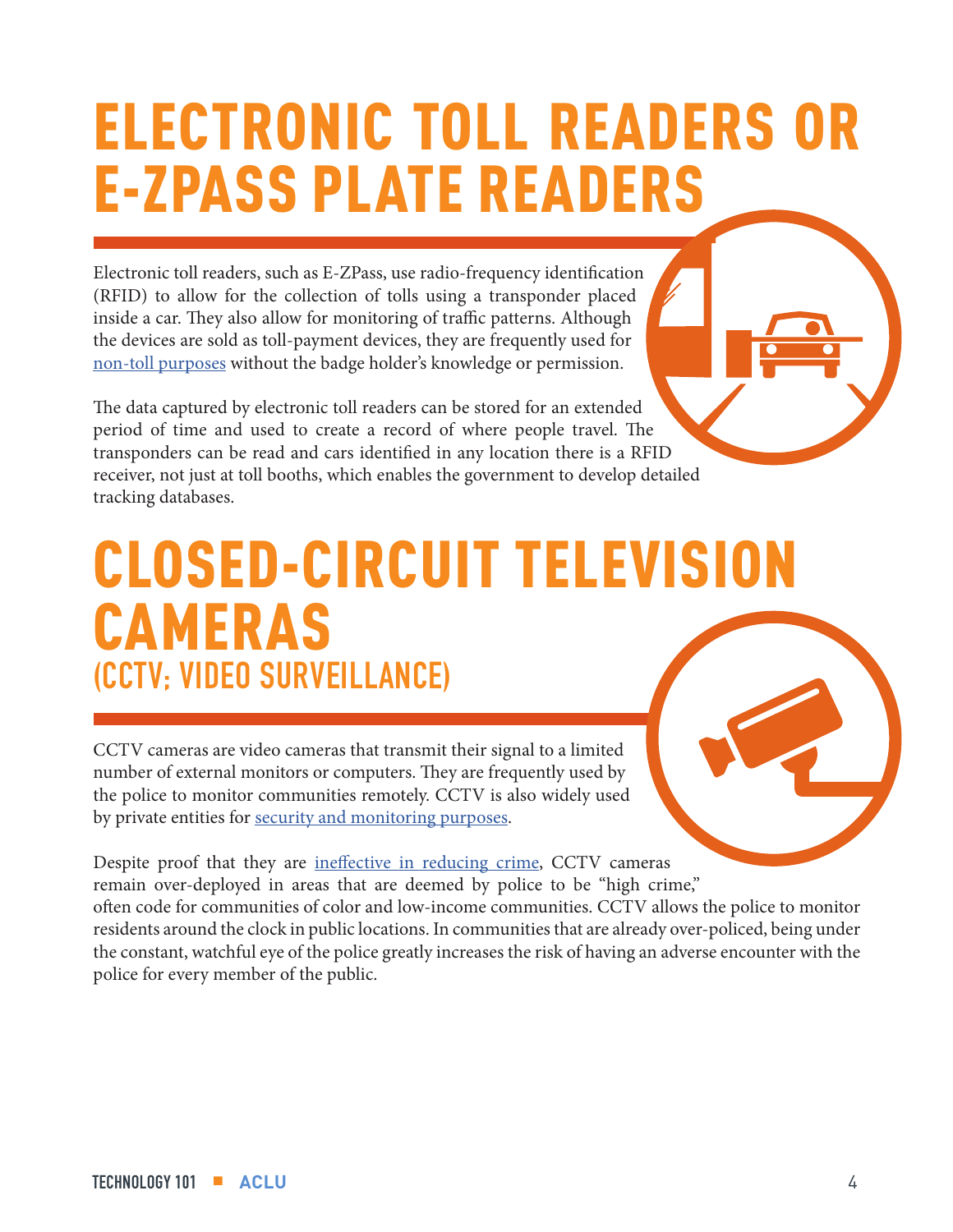## BIOMETRIC SURVEILLANCE TECHNOLOGY

Biometric technologies allow a person to be identified using a physical trait. No longer limited to fingerprints and DNA, publicly known traits such as a person's face or voice can now be run against Department of Motor Vehicle, social network, and other databases to secretly identify and track almost every American. Biometric surveillance technology includes facial, voice, iris, and gait-recognition software and databases.

Used in combination with other surveillance technologies, like CCTV cameras, this tool can completely undermine the ability of person to travel in public or gather with friends anonymously. If video data is stored, this technology can reconstruct anyone's travel history. Technological limitations and biased engineering practices have made facial recognition technology far less accurate in identifying faces of persons of color. This produces more false positives and increases the likelihood that a person of color will unjustifiably draw the attention of law enforcement.

#### GUNSHOT DETECTION AND LOCATION HARDWARE AND SERVICES **(SHOTSPOTTER)**

Gunshot detectors, like ShotSpotter, are essentially microphones that are designed to detect the sound of a gunshot. By placing them throughout an area, the microphones are able to triangulate a gunshot and provide police with a limited geographic location from which a gunshot emanated.

While gunshot detectors have a useful law enforcement application, concerns arise from what the devices actually are: microphones that can be used to listen in on a community remotely. If limited solely to detecting and reporting on the locations of gunshots, the devices are not problematic. However, if these secretly operated microphones can be remotely activated and used to listen in on the communities in which they are placed, they can represent another form of general mass surveillance. Only with strict limitations and auditing can we be sure this technology is not abused, and such oversight commonly does not exist.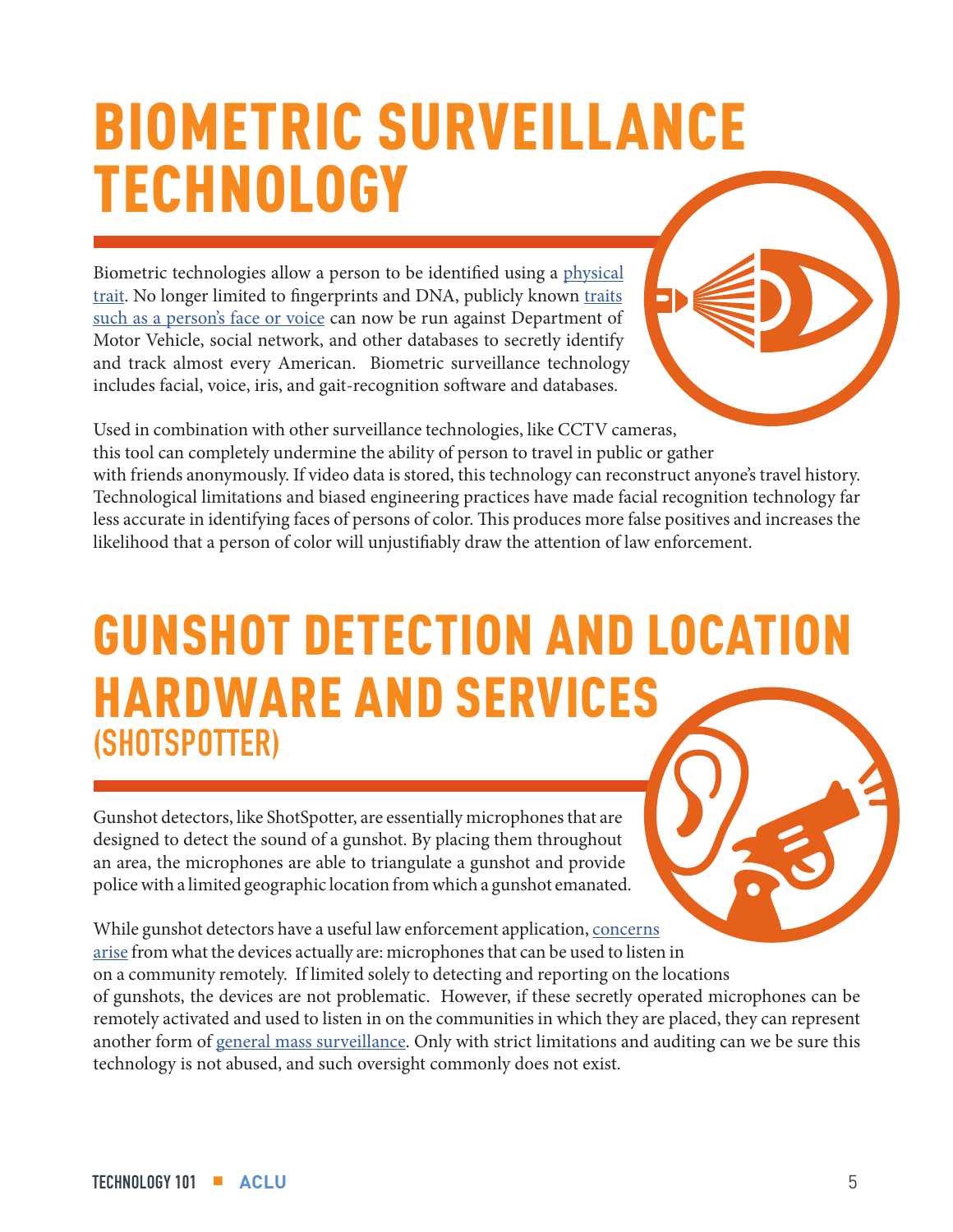#### X-RAY VANS **(Z BACKSCATTER VANS)**

The mobile technology uses x-ray radiation to see what no human eye can, such as underneath clothing and car exteriors. An investigative report has shown that these machines may expose people "to ionizing radiation, which can mutate DNA and increase the risk of cancer."

Government purchasers of these vans have not disclosed exactly how they are using them. If they are being used on public streets in non-emergencies and without a warrant, that would be a major constitutional violation and a possible threat to public health. Unless they have probable cause to search a specific vehicle, government agencies should not be roaming U.S. streets conducting backscatter X-ray scans of vehicles and their occupants or bystanders, like pedestrians and cyclists, without their knowledge or consent.

#### SURVEILLANCE ENABLED LIGHT BULBS **(SURVEILLANCE CAPABLE BULBS OR FIXTURES)**

LED surveillance light bulbs, which are presented as energy efficient upgrades to existing incandescent light bulbs, can actually conceal tiny cameras and microphones that can stealthily monitor their surroundings and transmit their feeds back to a central monitoring station.

If these bulbs are installed on municipal streetlamps and put into widespread use, privacy would become as antiquated an idea as the old-fashioned light bulbs the LEDs are replacing. Mass adoption of the technology would throw surveillance nets of almost unprecedented scope over entire communities or cities.

Though marketed as an energy efficient light bulb with built-in monitoring technology, this technology is far more akin to a mass surveillance device being disguised as a light bulb. In truth, the product has a broad surveillance capabilities and far lesser comparative utility as a lighting device.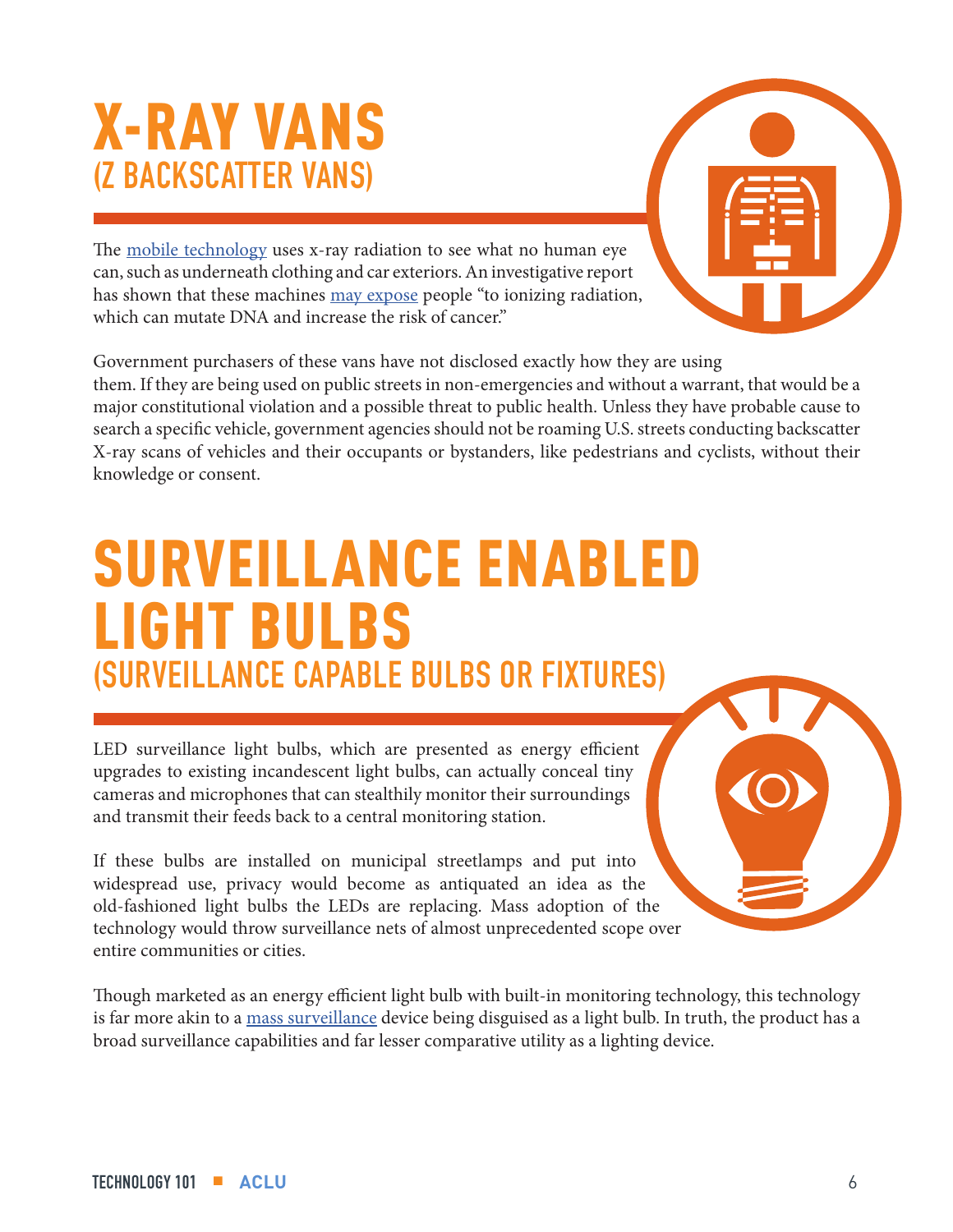## HACKING SOFTWARE AND HARDWARE

These tools allow law enforcement officials or other government actors to gain access to a person's personal computing equipment (including laptops and cell phones) and password-protected websites or accounts (like cloud storage or social media accounts). They can enable hacking to be performed in person and remotely without the permission of the account holder or service operator.

"Hacking" technology is surveillance because a government that hacks into a private computer or account intends to surveil the private contents of the hacked computer or account without the owner's permission or knowledge. Using hacking software or hardware is like picking a lock to break into someone's house — the act is an integral part of the unlawful entering.

Most hacking tools depend on vulnerabilities in commonly used computer software and services. When our government and police use hacking tools, which exploit these vulnerabilities rather than addressing them, they not only leave the systems open to their own intrusions but also to intrusions by hackers, criminals, and foreign governments.

#### SOCIAL MEDIA MONITORING SOFTWARE OR SMMS **(DIGITAL STAKEOUT; XI SOCIAL DISCOVERY; GEOFEEDIA; DATAMINR; DUNAMI; SOCIOSPYDER)**

This software can be used to covertly monitor, collect, and analyze individuals' social media data from platforms like Twitter, Facebook, and Instagram. It can identify social media posts and users based on specific keywords; geographically track people as they communicate; chart people's relationships, networks, and associations; monitor protests; identify the leaders of political and social movements; and measure a person's influence.

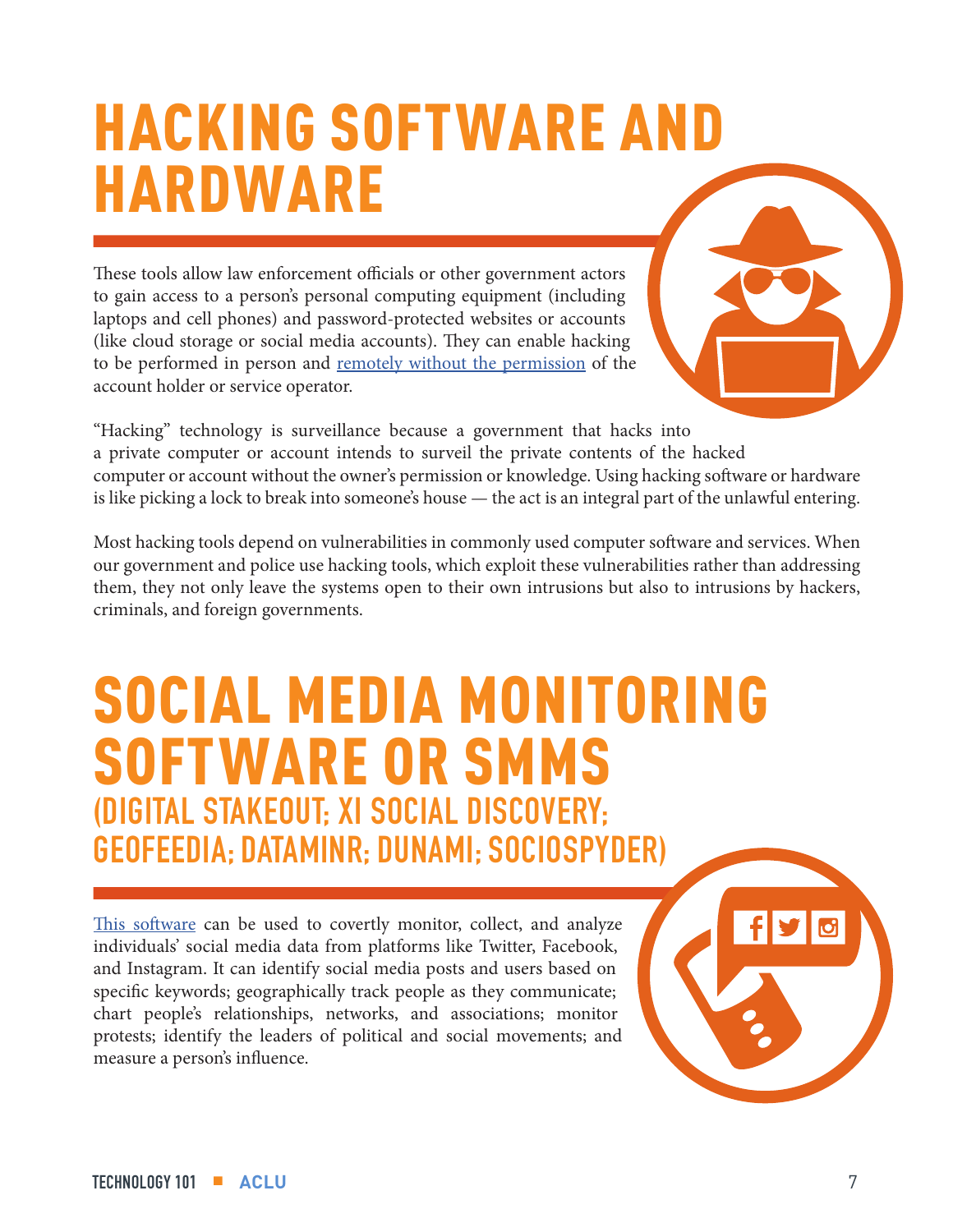The technology is also promoted as a predictor of future events, including threat assessment.

Instead of relying on criminal activity to prompt investigations, SMMS is used to cast nets so wide it encompasses the entire internet, sweeping in scores of innocent people. Moreover, the technology has been used to disproportionately target persons of color, including Black Lives Matter activists. As the public grows increasingly aware of the government's monitoring of social media, SMMS has the potential to drastically discourage free speech on the internet.

#### THROUGH-THE-WALL SENSORS/RADAR **(TTWS)**



This technology uses radar or similar technology to peer through walls of a building. Currently, the technology is precise enough to ascertain how many people are in a particular room within a dwelling unit and, over time, the clarity of the image produced may be able to determine the identities of a building's occupants.

The Xaver 400, the latest version of the TTWS model sold by Camero-Tech, sells for \$47,500 per unit. Operational costs are additional and significant.

While this technology may have beneficial uses, no uses are appropriate without a warrant. As the technology advances, this tool may increasingly be deployed as an improper tool for looking into private homes without court oversight.

# POLICE BODY CAMERAS

This wearable video and audio recording technology captures police interactions with the public from an angle approximating a police officer's point of view. Device functionality, operations, and reliability can vary significantly based on the manufacturer and operating software.

According to a February 2015 news report, the most popular seller of